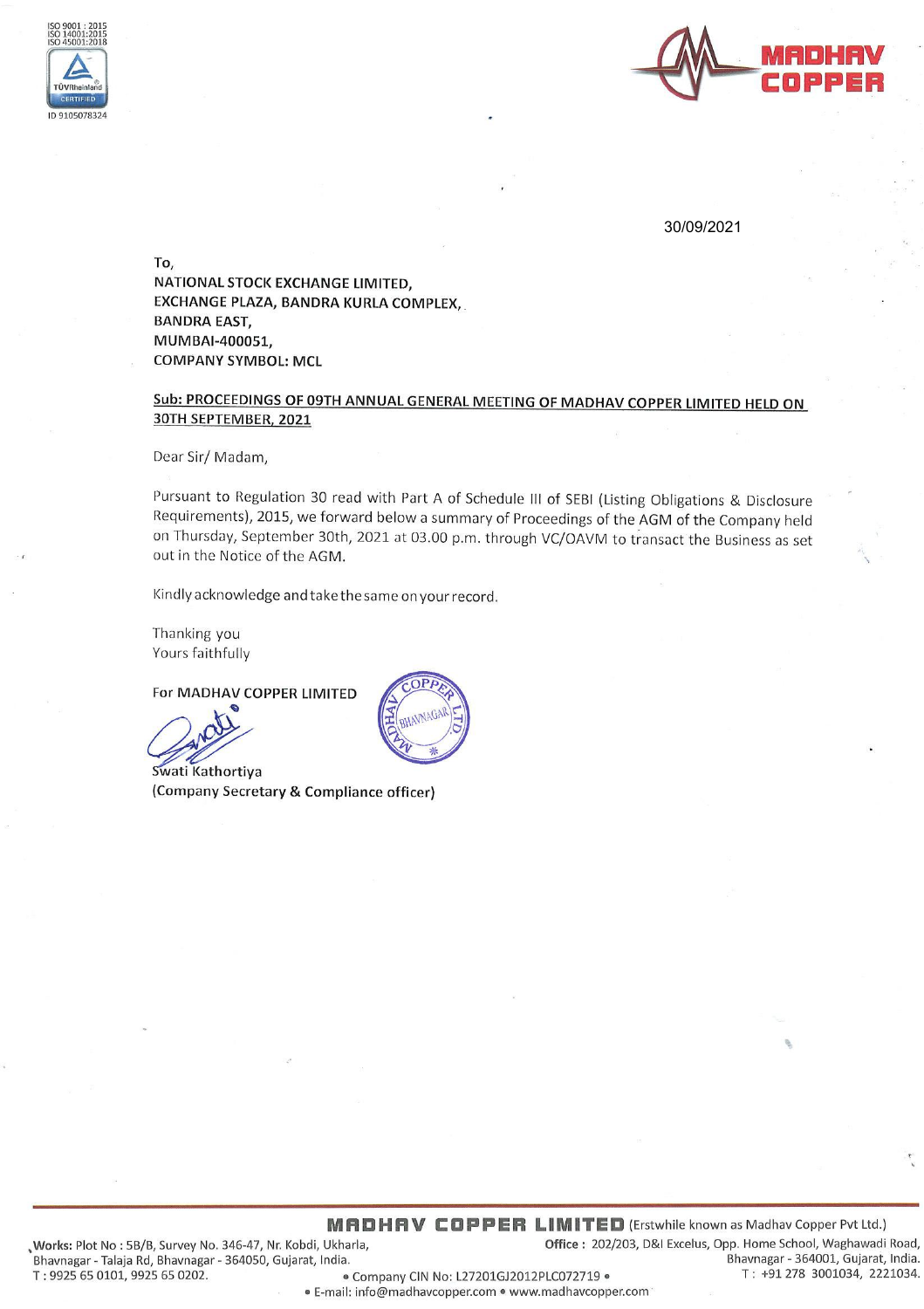## **SUMMARY OF PROCEEDINGS OF THE NINTH (09TH) ANNUAL GENERAL MEETING**

The Ninth (09th) Annual General Meeting of the Members of the Company was held today, i.e. Thursday, 30th September, 2021 at 03.00 p.m. and concluded at 03:30 p.m., through Video Conferencing / Other Audio Visual Means in accordance with the applicable provisions of Companies Act, 2013 read with the Rules thereunder and the Securities and Exchange Board of India (Listing Obligations and Disclosure Requirements) Regulations, 2015, and also in terms of the circulars issued by the Ministry of Corporate Affairs and the Securities and Exchange Board of India, from time to time in this regard. The summary of proceedings of the 09th Annual General Meeting of the Company is as follows:

Mr. Rohitbhai Chauhan, Managing Director of the Company chaired the meeting and as the requisite quorum was present called the meeting to order. He further introduced all the Directors present in the Meeting.

With consent of the Members, the Notice convening AGM was taken as read. The Auditors Qualification in the Report was read by the chairman and Management reply was informed accordingly.

The chairman informed the Members that the Company has taken all requisite steps to enable Members to participate through Video Conference and vote at the AGM. The Chairman informed the Members that the Company had provided the facility to cast the votes electronically, on all resolutions set forth in the Notice convening the meeting. In accordance with Regulation 44 of SEBI (Listing Obligations and Disclosure Requirements) Regulations, 2015 and Section 108 of the Companies Act, 2013 read with Rule 20 of Companies (Management and Administration) Rules 2014, the Company had extended the Evoting facility to the Members of the Company in respect of all the businesses to be transacted at the Annual General Meeting, through the electronic voting platform of National Securities Depository Limited ('NSDL'). It was further informed that the Remote Evoting commenced from September 27th, 2021 at 9:00 A.M. (IST) and ended on September 29th, 2021 at 5:00 P.M. (IST). Members who had not cast their votes electronically and who were participating in the meeting would be able to cast their votes during the meeting and 15 minutes after the conclusion of meeting through the e-voting system provided by NSDL.

The Company Secretary requested the Members to raise their queries. Chairman also informed that Mr. Kashyap Shah of Kashyap Shah & Co, Practicing Company Secretary was present as the Scrutinizer for conducting voting at the AGM. The Voting was completed as per the instruction given by the Chairman. The Chairman further stated that results of remote e-voting and voting at the AGM would be announced on or before October 02nd, 2021 after the AGM and the Results along with the Scrutinizer's report would be uploaded on website of the Company and on the website of NSDL and the same shall also be intimated to the Stock Exchanges.

The Company Secretary requested the Members to raise their queries. Thereafter, the following items of business, as per Notice of the AGM were transacted at the Meeting: